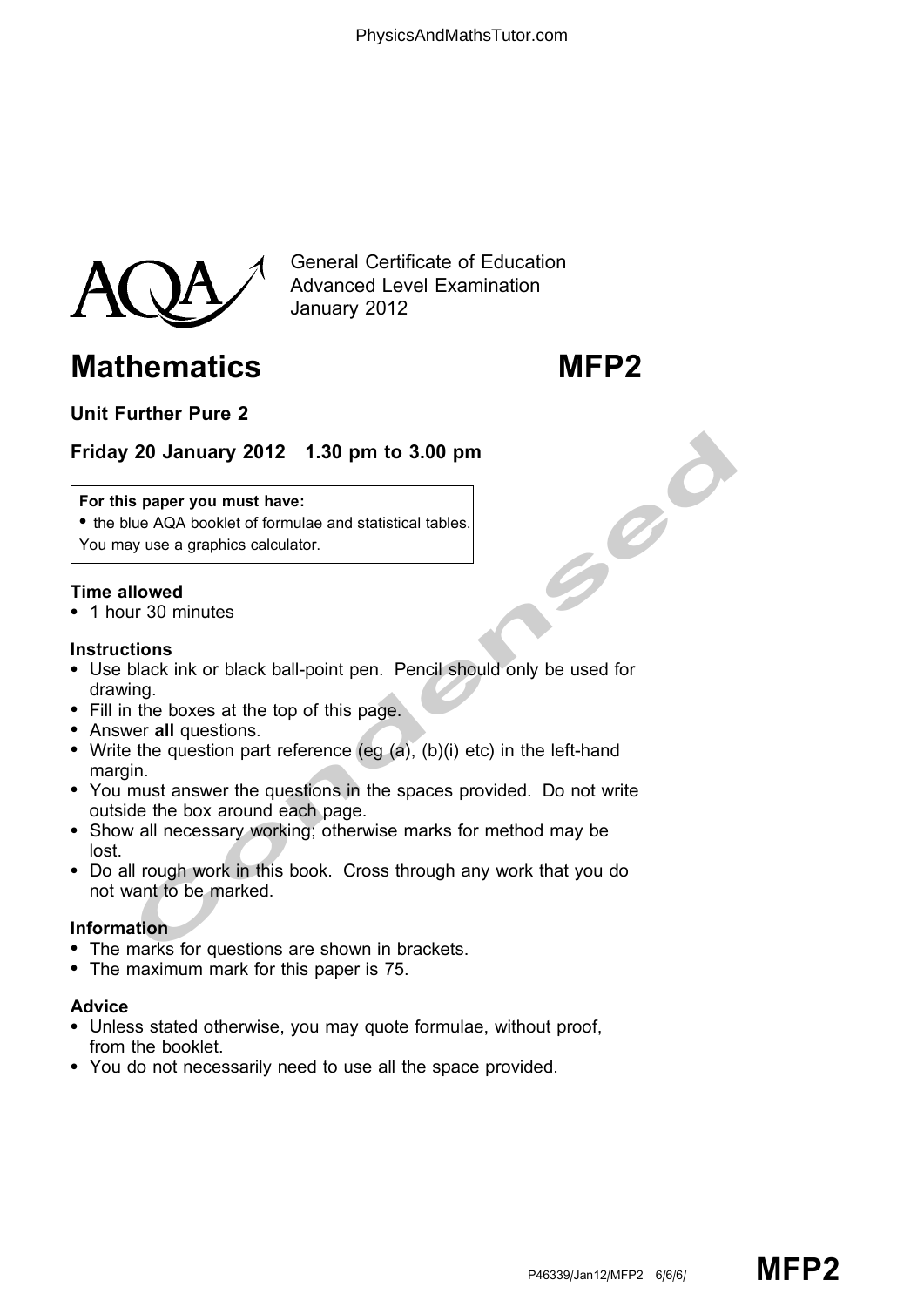#### PhysicsAndMathsTutor.com

2

1 (a) Show, by means of a sketch, that the curves with equations

$$
y = \sinh x
$$
  
and  

$$
y = \operatorname{sech} x
$$

have exactly one point of intersection. (4 marks)

- (b) Find the x-coordinate of this point of intersection, giving your answer in the form  $a \ln b$ . (4 marks)
- **2 (a)** Draw on an Argand diagram the locus L of points satisfying the equation  $\arg z = \frac{\pi}{6}$ . (1 mark)
	- (b) (i) A circle C, of radius 6, has its centre lying on L and touches the line  $Re(z) = 0$ . Draw C on your Argand diagram from part (a). (2 marks)
		- (ii) Find the equation of C, giving your answer in the form  $|z z_0| = k$ . (3 marks)
		- (iii) The complex number  $z_1$  lies on C and is such that  $\arg z_1$  has its least possible value.<br>Find  $\arg z_1$ , giving your answer in the form  $p\pi$ , where  $-1 < p \le 1$ . (2 marks) Find arg  $z_1$ , giving your answer in the form  $p\pi$ , where  $-1 < p \le 1$ . (2 marks)
- 3 A curve has cartesian equation

$$
y = \frac{1}{2} \ln(\tanh x)
$$

(a) Show that

$$
\frac{dy}{dx} = \frac{1}{\sinh 2x}
$$
 (4 marks)

(b) The points A and B on the curve have x-coordinates  $\ln 2$  and  $\ln 4$  respectively. Find the arc length  $AB$ , giving your answer in the form  $p \ln q$ , where  $p$  and  $q$  are rational numbers. (8 marks)

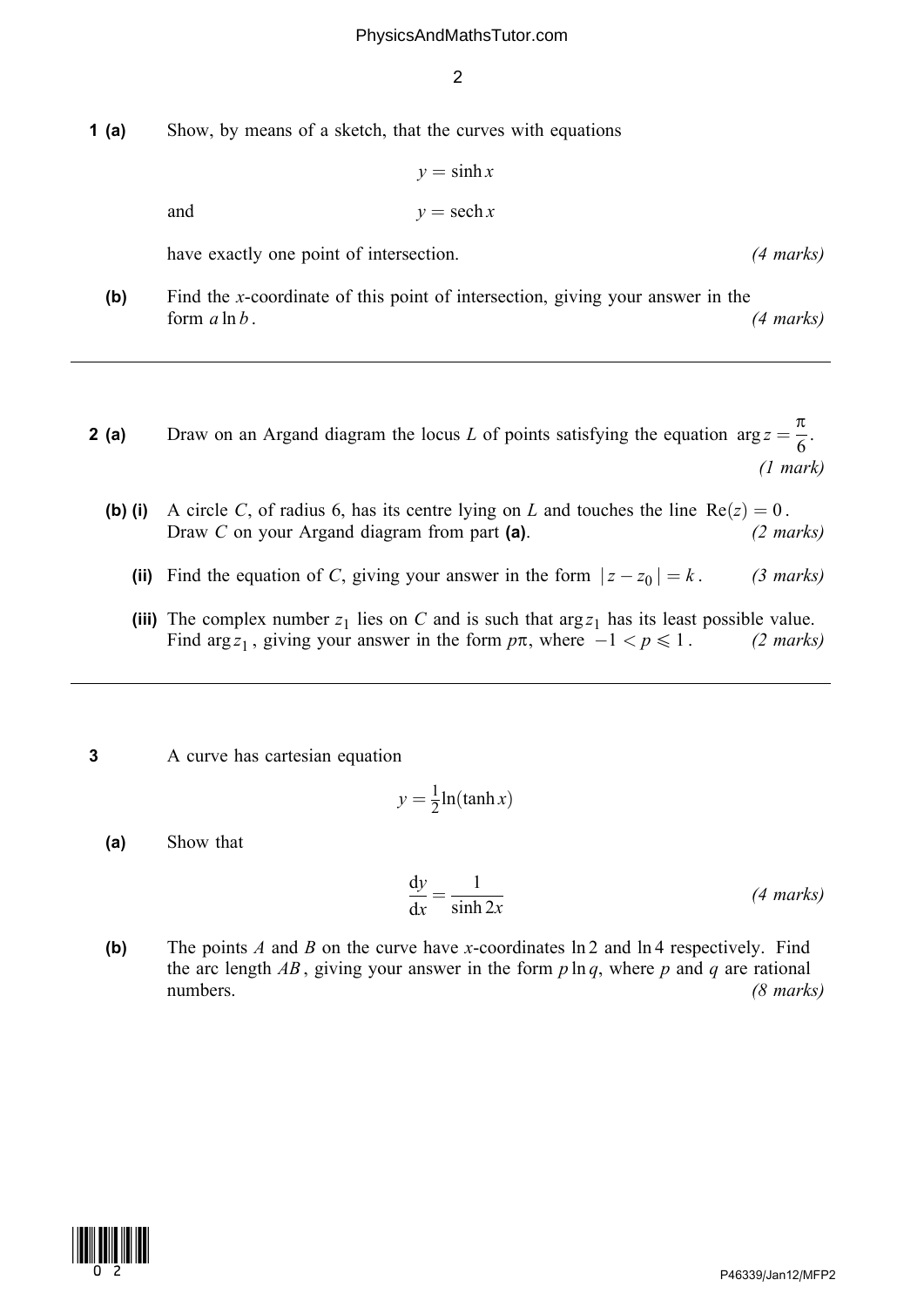4 The sequence  $u_1$ ,  $u_2$ ,  $u_3$ , ... is defined by

$$
u_1 = \frac{3}{4} \qquad u_{n+1} = \frac{3}{4 - u_n}
$$

Prove by induction that, for all  $n \geq 1$ ,

$$
u_n = \frac{3^{n+1} - 3}{3^{n+1} - 1}
$$
 (6 marks)

5 Find the smallest positive integer values of  $p$  and  $q$  for which

$$
\frac{\left(\cos\frac{\pi}{8} + i\sin\frac{\pi}{8}\right)^p}{\left(\cos\frac{\pi}{12} - i\sin\frac{\pi}{12}\right)^q} = i
$$
\n(7 marks)

**6 (a)** Express  $7 + 4x - 2x^2$  in the form  $a - b(x - c)^2$ , where a, b and c are integers.  $(2 \text{ marks})$ 

(b) By means of a suitable substitution, or otherwise, find the exact value of

$$
\int_{1}^{\frac{5}{2}} \frac{\mathrm{d}x}{\sqrt{7+4x-2x^2}} \tag{6 marks}
$$



Turn over  $\blacktriangleright$